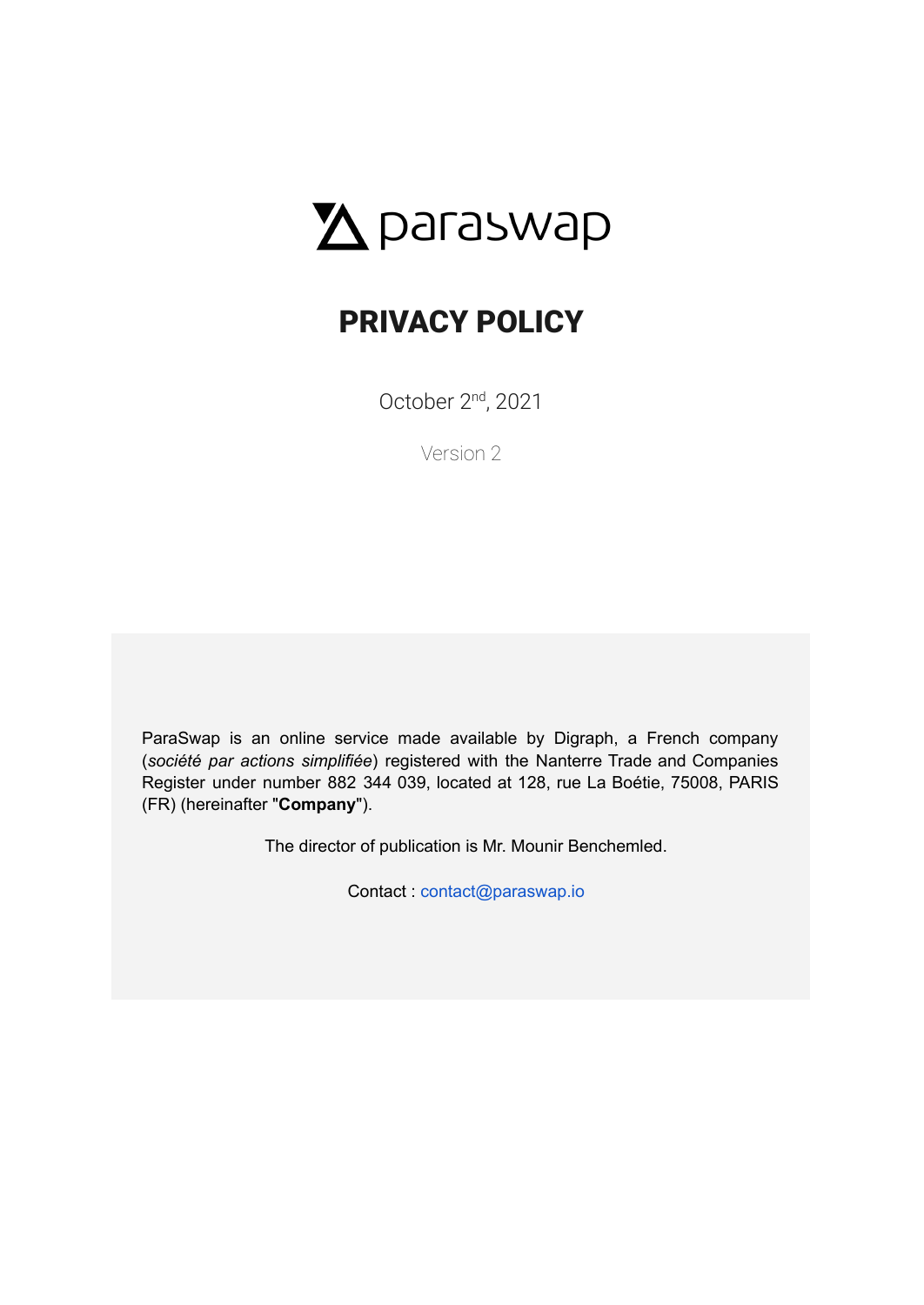#### 1. Foreword

- 1.1. Company enables users (hereinafter "**Users**") registered on the website [paraswap.io](https://www.paraswap.io/#/) (hereinafter the "**Website**") to benefit from an enhanced user interface.
- 1.2. Company, develops, operates and provides an online application that enables You to benefit from a Decentralized Exchange's aggregator platform, offering the best prices on the market regarding token swaps on Ethereum's blockchain (hereinafter the "**Service**").
- 1.3. For more information regarding the Service, You are invited to read the Terms of Use available on the Website.
- 1.4. Company firmly believes that trust is key to its relationships with You. In this respect, the protection of your personal data and privacy is our top priority.
- 1.5. This is why Company puts great emphasis on collecting and processing your personal data with the utmost care and in compliance with the applicable legal framework.
- 1.6. To inform You transparently, Company has implemented the privacy policy below, which explains in detail why and how your personal data is processed when You use our Service.

#### 2. Scope

- 2.1. This privacy policy (hereinafter the "**Privacy Policy**") is intended to inform You, as a visitor or a User of the Service (hereinafter "**You**"), through any terminal, application or device (hereinafter the "**Equipment**"), about the way the Company processes, as controller, information enabling to identify You either directly or indirectly (hereinafter "**Personal Data**") in the context of your use of the Service.
- 2.2. The Privacy Policy is accessible at any time on the Website and prevails over any previous version.
- 2.3. The Privacy Policy may evolve. The up-to-date version is the one available on the Website.

#### 3. Data collected and Purposes

- 3.1. When You use the Website, Company processes Personal Data for special purposes, each of them being duly legitimated by a valid legal basis.
- 3.2. **First**, Company collects and processes your Personal Data for the use of the Service. This processing requires Company to collect and process the following Personal Data for the transfer and exchange of cryptocurrencies: username, IP address, and information regarding the crypto-assets transaction, including public key, exchanged through the Service or via an Application Programming Interface giving access to the Service to Third-Party end users.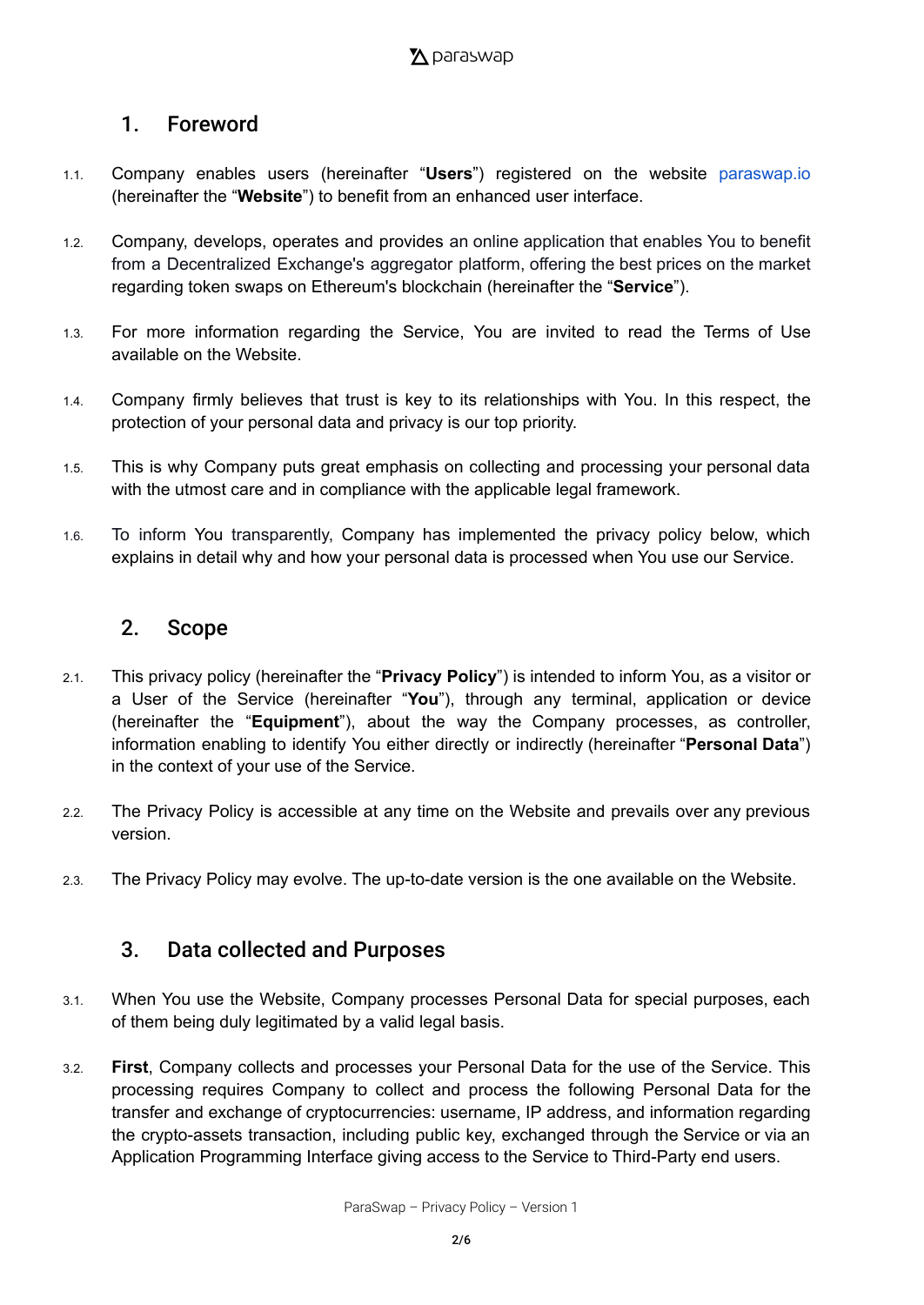- 3.3. The legal basis on which Company relies for this purpose is the performance of a contract to which You are a party.
- 3.4. **Second**, Company is willing to understand how Users interact with its Service and need to process various browsing information resulting from Cookies (see Article 8) which qualify as Personal Data, for the performance of analytic operation related to the Service' use.
- 3.5. In this respect, the legal basis Company relies upon its legitimate interest which consists of (i) understanding the way its Website is browsed by Users and visitors (including You); and (ii) improving the Website where needed.
- 3.6. **Third**, Company collects and processes your Personal Data for managing and following up any questions and/or requests You may submit. As such, please note that this processing is only carried out in the event You submit a question and/or request. Otherwise, your Personal Data is not processed for this purpose.
- 3.7. This processing requires Company to collect and process the following categories of Personal Data: (i) identification data (i.e. your username and your contact details) and (ii) the content of the message(s) You sent to Company as part of your question/request.
- 3.8. While processing your Personal Data for this purpose, Company relies on its legitimate interest, which consists in duly managing its relationships with You.
- 3.9. You are under no obligation to provide the requested Personal Data. Nevertheless, Company draws to Your attention that, in such case, access to the Service may be altered, if not impossible.
- 3.10. To use the Service, You shall connect your own cryptocurrency wallet to the Service. However, your wallet stays under your sole control. Consequently, You acknowledge that the Service cannot collect any information from it. Moreover, You may, at any time, log off your Wallet from the Service.
- 3.11. In any event, and disregarding the processing purpose at stake, please note that Company will comply with a strict data minimization principle and will thus only collect and process Personal Data which is necessary for the above purposes.

#### 4. Data recipients

4.1. Company shares your Personal Data with third-party service providers and suppliers which assist Company for fulfilling the purposes specified in this Privacy Policy. The service providers and suppliers may have access to Personal Data for the sole and exclusive purpose of carrying out the missions assigned to them. Company ensures that the service providers and suppliers have sufficient guarantees for the performance of the mission and comply with the applicable laws and regulations.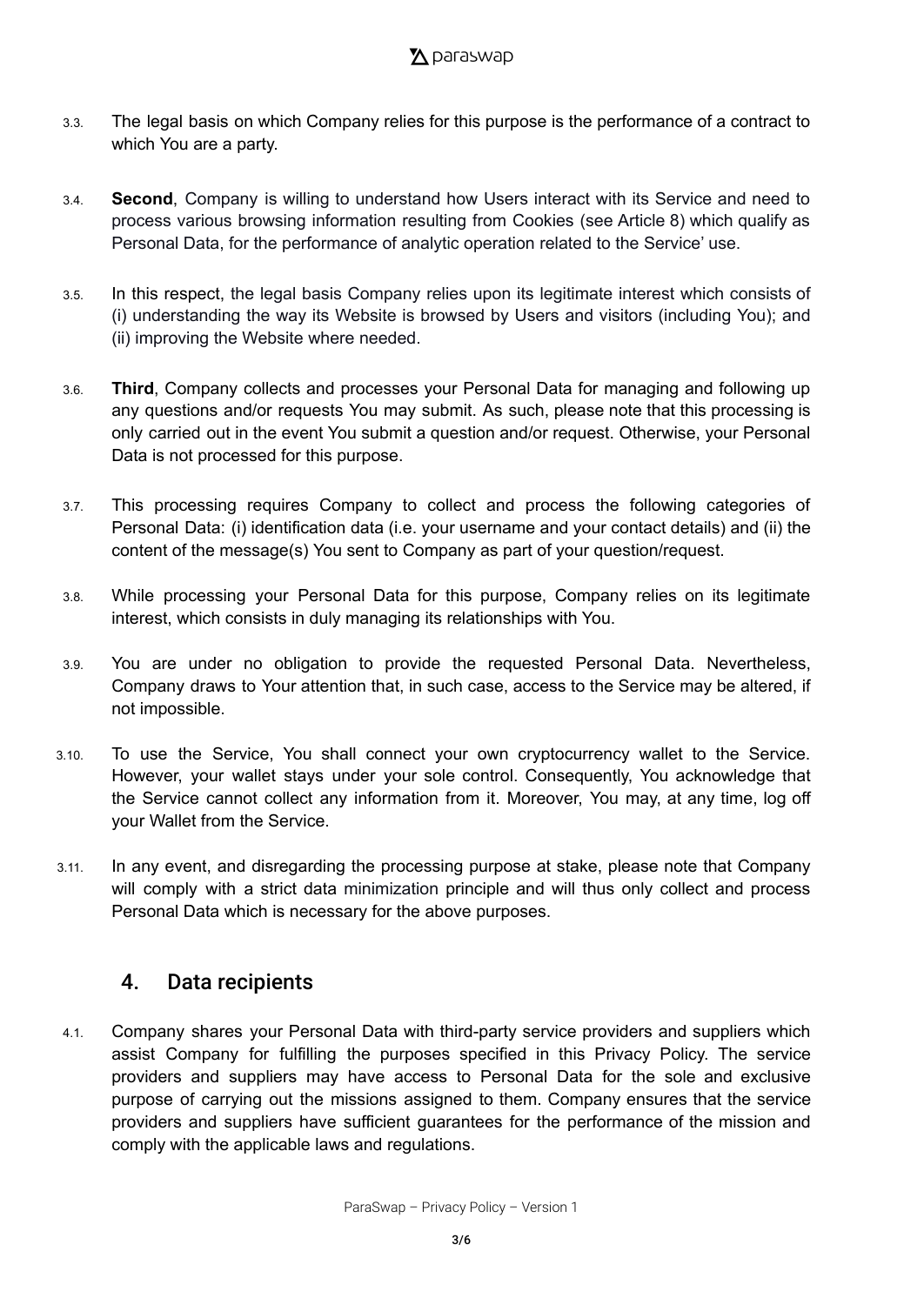- 4.2. Furthermore, as the case may be, Company shares your Personal Data with competent courts and any other governmental and/or public authorities requesting access to your Personal Data, within the extent legally permitted.
- 4.3. In any event, Company communicates your Personal Data to the above recipients on a strictly need-to-know basis and only as necessary for fulfilling duly identified processing purposes.

#### 5. Storage period

- 5.1. Company stores Personal Data for a limited duration, not exceeding the fulfilment of purposes described in Article 3 of this Privacy Policy.
- 5.2. **First**, regarding the transfer or exchange of cryptocurrencies, Company will retain your Personal Data until the log-off of your wallet from the Service. Nevertheless, if Company needs to retain your Personal Data for evidence purpose beyond the date on which your wallet is logged off, the maximum retention period applicable will then be in line with the statute of limitation and will not exceed the period during which Company is required to retain evidence.
- 5.3. **Second**, the cookies' retention period is indicated below, under article 8.
- 5.4. **Third**, with respect to the management of your questions and/or requests, Company will not retain your Personal Data for more than five (5) years following the last contact on your initiative.
- 5.5. Where Company considers it does not need to retain your Personal Data in its active database, it will archive it and will ensure that access thereto is restricted to a limited number of persons who have an actual need to access your Personal Data.

#### 6. Data transfer

6.1. Personal Data may be processed outside the European Union territory. In that situation, Company shall take all necessary precautions and alternatively or cumulatively ensure that an adequacy decision has been taken by the European Commission regarding the country of destination; that contractual clauses adopted by the European Commission or the supervisory authority have been signed with the recipient; that the recipient adheres to an approved code of conduct or certification mechanism.

### 7. Rights of the User

- 7.1. As a data subject, You benefit from various rights regarding the processing of your Personal Data. These are as follows:
	- right to request from Company access to and rectification or erasure of your Personal Data;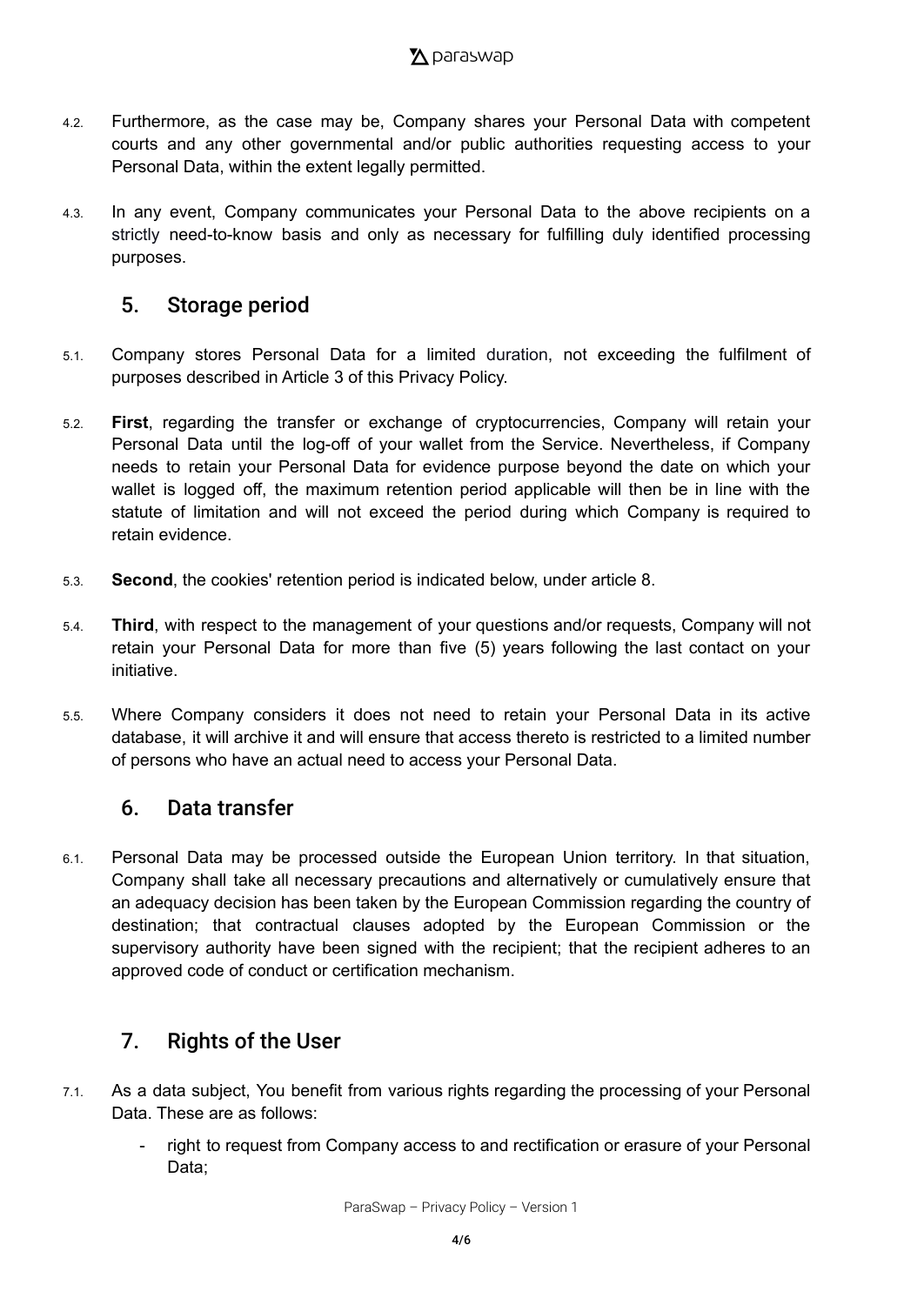- right to request from Company restriction of the processing concerning You;
- right to object to the processing of your Personal Data;
- right to portability of your Personal Data;
- right to specify guidelines regarding the use of your Personal Data after your death; and
- right to lodge a complaint with the French Data Protection Authority (CNIL), the competent supervisory authority.
- 7.2. To exercise your rights or for any question on Personal Data protection, You shall make a request accompanied by proof of identity by mail addressed to Paraswap - 5, avenue du Général de Gaulle 94160 Saint-Mandé or by email at [contact@paraswap.com](mailto:contact@sorare.com).
- 7.3. Company shall strive to reply without undue delay and at the latest within one (1) month after the receipt of the request. Company reserves the right to extend this period to three (3) months in the case of a complex request.
- 7.4. Company is committed to protect your Personal Data and comply with the applicable data protection legal framework.
- 7.5. This is the reason why Company requires your assistance to this end. Thus, You commit to inform Company in case the Personal Data You shared with us becomes obsolete or inaccurate.
- 7.6. In addition, in the event You provide Company with information enabling to identify directly or indirectly any other natural persons (e.g. You sent a request to Company with the contact email address available on the Service and share personal data concerning another natural person in your email), You represent and warrant that, prior to sharing this information with Company, such other natural persons have been provided with this Privacy Policy and, to the extent applicable, have consented to the processing of their data.

#### 8. Cookies

- 8.1. You are informed that information may be transmitted to Your browser or Equipment by the Service ("**Cookies**"). When You browse the Service for the first time, a Cookie banner may be display requesting You to accept, refuse or configure Cookies.
- 8.2. Please find below a presentation of Cookies on the Website:

| Cookies |                                                                                                                                                                                               |                  |  |
|---------|-----------------------------------------------------------------------------------------------------------------------------------------------------------------------------------------------|------------------|--|
| Name    | Purpose                                                                                                                                                                                       | Retention period |  |
| cfduid  | This cookie is set by the CloudFlare service to identify trusted web<br>traffic. It does not store any personally identifiable information.<br>More information on Cloudflare privacy policy. | 2 days           |  |